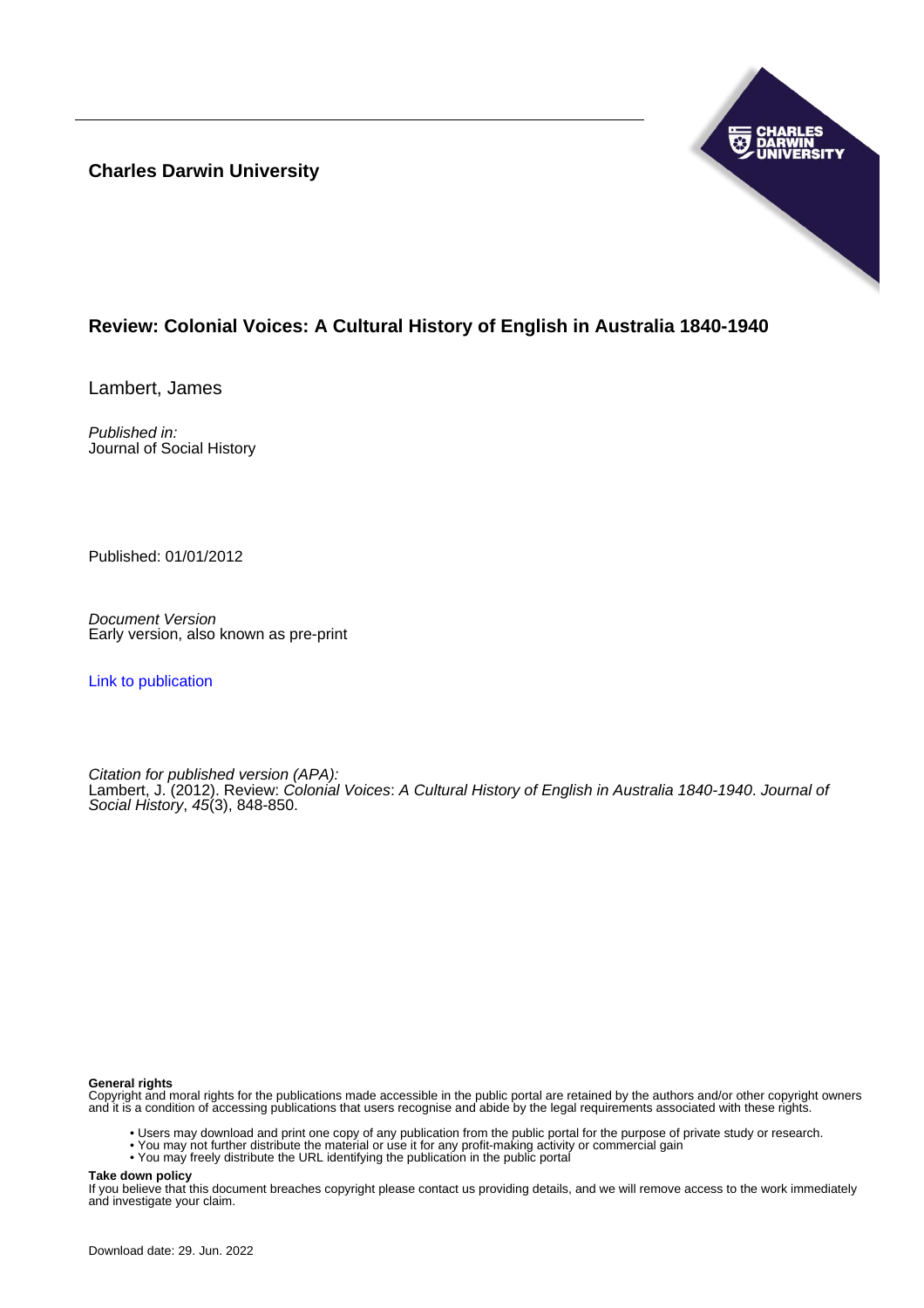See discussions, stats, and author profiles for this publication at: [https://www.researchgate.net/publication/262084255](https://www.researchgate.net/publication/262084255_Colonial_Voices_A_Cultural_History_of_English_in_Australia_1840-1940_by_Joy_Damousi?enrichId=rgreq-2c372ef01aafb9e9bd0cfb43eb471015-XXX&enrichSource=Y292ZXJQYWdlOzI2MjA4NDI1NTtBUzo1NDE1NjUwNDgxMTUyMDBAMTUwNjEzMDU3NzQ3Ng%3D%3D&el=1_x_2&_esc=publicationCoverPdf)

## [Colonial Voices: A Cultural History of English in Australia 1840-1940 by Joy](https://www.researchgate.net/publication/262084255_Colonial_Voices_A_Cultural_History_of_English_in_Australia_1840-1940_by_Joy_Damousi?enrichId=rgreq-2c372ef01aafb9e9bd0cfb43eb471015-XXX&enrichSource=Y292ZXJQYWdlOzI2MjA4NDI1NTtBUzo1NDE1NjUwNDgxMTUyMDBAMTUwNjEzMDU3NzQ3Ng%3D%3D&el=1_x_3&_esc=publicationCoverPdf) Damousi

**Article** in Journal of Social History · January 2012

DOI: 10.2307/41678918

| <b>CITATIONS</b><br>$\mathbf 0$                                                     |                                                                                                                   | READS<br>957 |
|-------------------------------------------------------------------------------------|-------------------------------------------------------------------------------------------------------------------|--------------|
| 1 author:                                                                           |                                                                                                                   |              |
|                                                                                     | James Lambert<br>National Institute of Education (NIE), Singapore<br>46 PUBLICATIONS 113 CITATIONS<br>SEE PROFILE |              |
| Some of the authors of this publication are also working on these related projects: |                                                                                                                   |              |

Improving Disciplinary Literacy by Developing Vocabulary and Grammatical Profiles [View project](https://www.researchgate.net/project/Improving-Disciplinary-Literacy-by-Developing-Vocabulary-and-Grammatical-Profiles-2?enrichId=rgreq-2c372ef01aafb9e9bd0cfb43eb471015-XXX&enrichSource=Y292ZXJQYWdlOzI2MjA4NDI1NTtBUzo1NDE1NjUwNDgxMTUyMDBAMTUwNjEzMDU3NzQ3Ng%3D%3D&el=1_x_9&_esc=publicationCoverPdf) Project

Green's Dictionary of Slang [View project](https://www.researchgate.net/project/Greens-Dictionary-of-Slang?enrichId=rgreq-2c372ef01aafb9e9bd0cfb43eb471015-XXX&enrichSource=Y292ZXJQYWdlOzI2MjA4NDI1NTtBUzo1NDE1NjUwNDgxMTUyMDBAMTUwNjEzMDU3NzQ3Ng%3D%3D&el=1_x_9&_esc=publicationCoverPdf) Project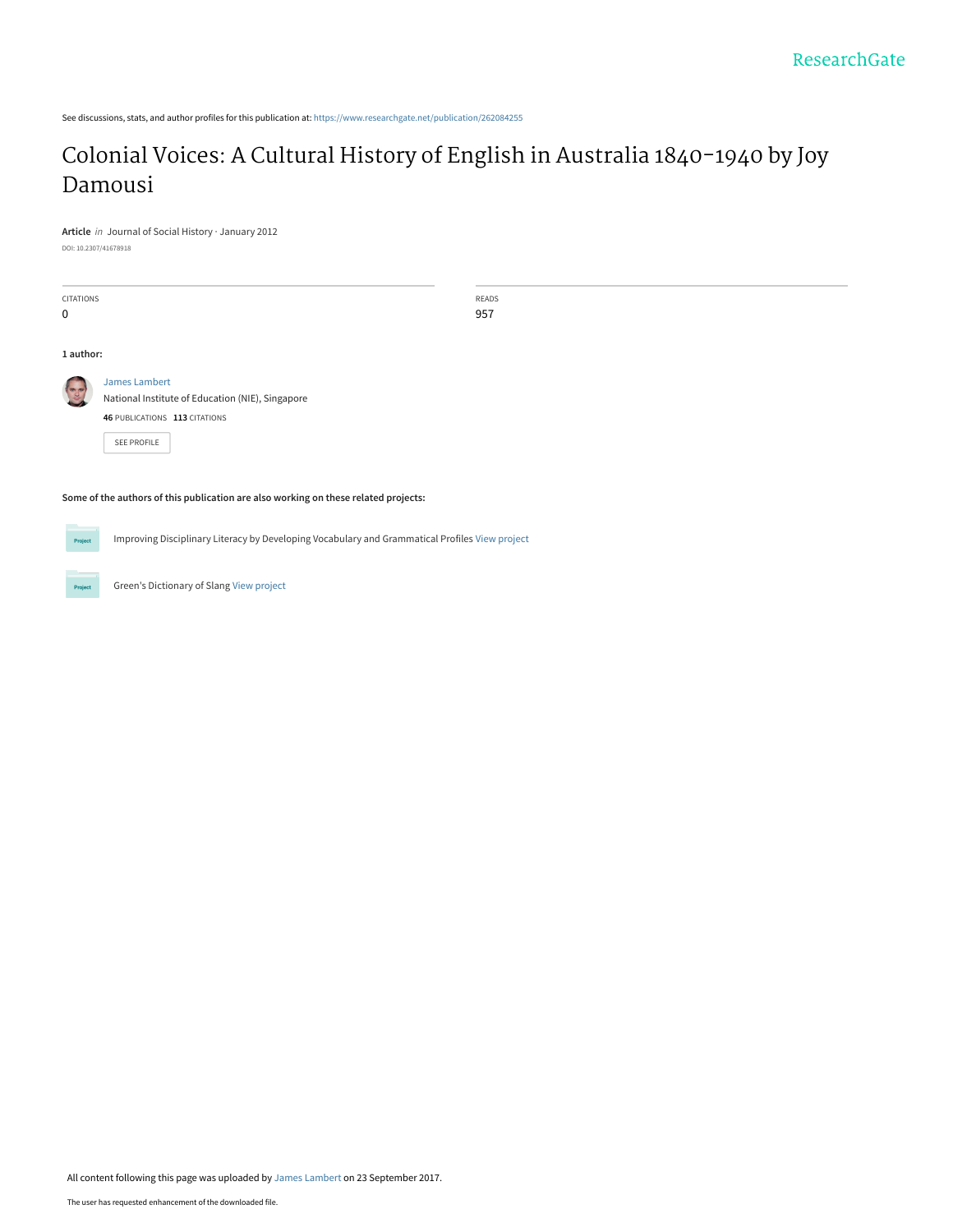## **A New Voice of Australian English Considered**

Author: Damousi, Joy. Title: *Colonial Voices: A Cultural History of English in Australia 1840-1940.* Publisher: Cambridge University Press. Publication date: 2010. Pages: 326. Series: Cambridge Social and Cultural Histories (No. 15) ISBN: Hardback 978 0 521 51631 0

Review by James Lambert, City University of Hong Kong

University of Melbourne historian Joy Damousi's *Colonial Voices: A Cultural History of English in Australia 1840-1940* is an examination of the imperial spread of English from the Australian perspective, taking as its focus the key role voice culture, elocution and eloquence played in the civilising mission of the British Empire and how this impacted Australian culture over the century covered by the book. Rather than looking at the English language in Australia from a linguistic point of view of lexis and pronunciation, as is the wont of many commentaries on Australian English, for example Baker 1945/1966, Ramson 1966 and Moore 2008, Damousi uniquely concentrates on the oral and auditory aspects of language, language as speech and listening, language as it is spoken and heard in everyday life.

The chapters of *Colonial Voices* are presented largely in chronological order.

Chapter 1 covers the fifty years from 1840s to the 1890s, looking at the ways in which English was brought to Indigenous Australians by missionaries and educators as a means to 'civilise' the 'savage' which they viewed as an "illiterate and primitive other" (7). Damousi, with a nod to postcolonial theory, sees this as an imposition of a "Western paradigm onto an oral culture" and discusses how "values of eloquence and elocution" were used by the European interlopers to define "otherness and savagery" (7). Sadly, it is with this short chapter that the impact of English upon Indigenous Australia ends, and the later manifestations of this positioned perspective and the power imbalances inherent within it are not further dealt with.

From this point the book moves wholly to an exploration of eloquence and voice culture in White Australia. Thus Chapter 2 resets to the 1840s, this time detailing the emergence of public speech and oratory in the emerging public sphere of colonial Australia, important in "defining self-government and shaping national independence" (50). Damousi further shows how this was "a sphere dominated by white male, middle-class ministers, lawyers and politicians" (50) and how newspapers played their part by meticulously reporting "male public speeches" (49). Chapter 3 deals with elocution theory and practice, revealing how for Victorian society elocution had implications far beyond mere training for public speaking but was rather a more wide-reaching "theory about the mind, body and self in society" (86). The ways in which speech was connected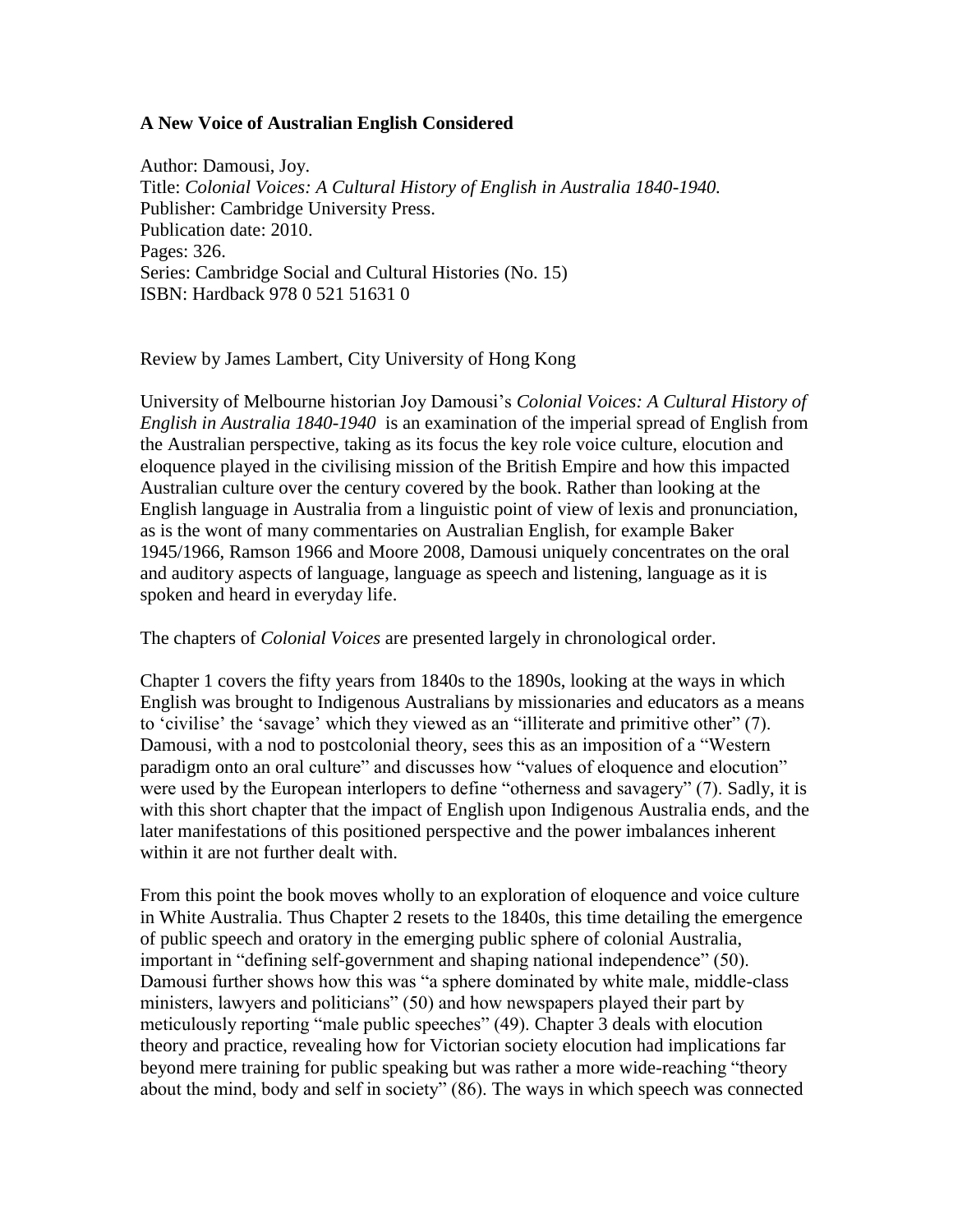to conceptualisations of gender and class, especially speech as a defining feature of femininity, form the burden of Chapter 4, in which Damousi explains that the "art of correct speech…was central to definitions of culture and gender" (101). The chapter further discusses the importance and prevalence of the notion of etiquette in colonial society and how "accomplishment in recitation, drama, and recital was expected of middle-class women" (110). Chapter 5 deals with the former prominent place of elocution in the Australian education system and how correct speech was used to promote values of class distinction and formed "a central part of bourgeois moral training" (146). Chapters 6 turns its gaze to the once ubiquitous elocution contests and the now largely forgotten Grand National Eisteddfod, while Chapter 7 concentrates on two famous political orators of their day, Alfred Deakin and Vida Goldstein, showing not only the importance of the platform and the soap-box as vehicles of social and political change, but also the difficulties politicians, particularly female politicians, faced from unruly crowds intent on disruption, and how this led to widespread debate in the media about freedom of speech.

Chapter 8 examines public speech during World War I, including the passionately heated conscription and anti-conscription rallies, which again raised questions of freedom of speech. It also notes the move to a less formalised style of public speech, reflected in the slangy, informal and ultra-Australian language celebrated by C.J. Dennis in his immensely popular poetry. Damousi argues that the war was responsible for "the beginning of the breakdown in ties to the empire" and that one effect of this was a growing number of people "who began to see value in the vernacular" (212), challenging the long-held prestige of an elocutionary voice that mimicked British English. How these contradictory viewpoints existed side by side in Australia is further analysed in Chapter 9 which treats the 1920s and 30s in terms of speech and accent in the British Empire, concentrating on popular debates about the Australian accent.

With the final two chapters Damousi turns her attention to the enormously influential effect that the introduction of radio broadcasting and the 'talkies' had on Australian English, helping to created a new Australian sound, and to instigate the attitude of strong disapproval of the American accent that still persists in Australian today. An epilogue briefly discusses the post-WWII period.

*Colonial Voices* is a handsomely bound, professionally packaged, typeset and printed book. The dust-jacket is graced by Patrick Harford's 1923 superb oil *Yarra Bank Meeting*, and throughout the book are scattered numerous contemporary photographs and illustrations from newspaper, magazines and elocution manuals.

The book is masterfully researched and written in an engaging and easy-to-read academic style that clearly favours clarity over obfuscation. By choosing the 1940s as an endpoint for her discussion, Damousi instils a desire that a future volume continuing the story into the 1950s and on to the present day is hopefully in the workings, a period in which the migrant Englishes of the post-war influx of New Australians play an important part. That more attention was not given to the influence of English on Aboriginal Australia is not so much a flaw, for scholars have inevitably to limit their research, as it is a shame, since